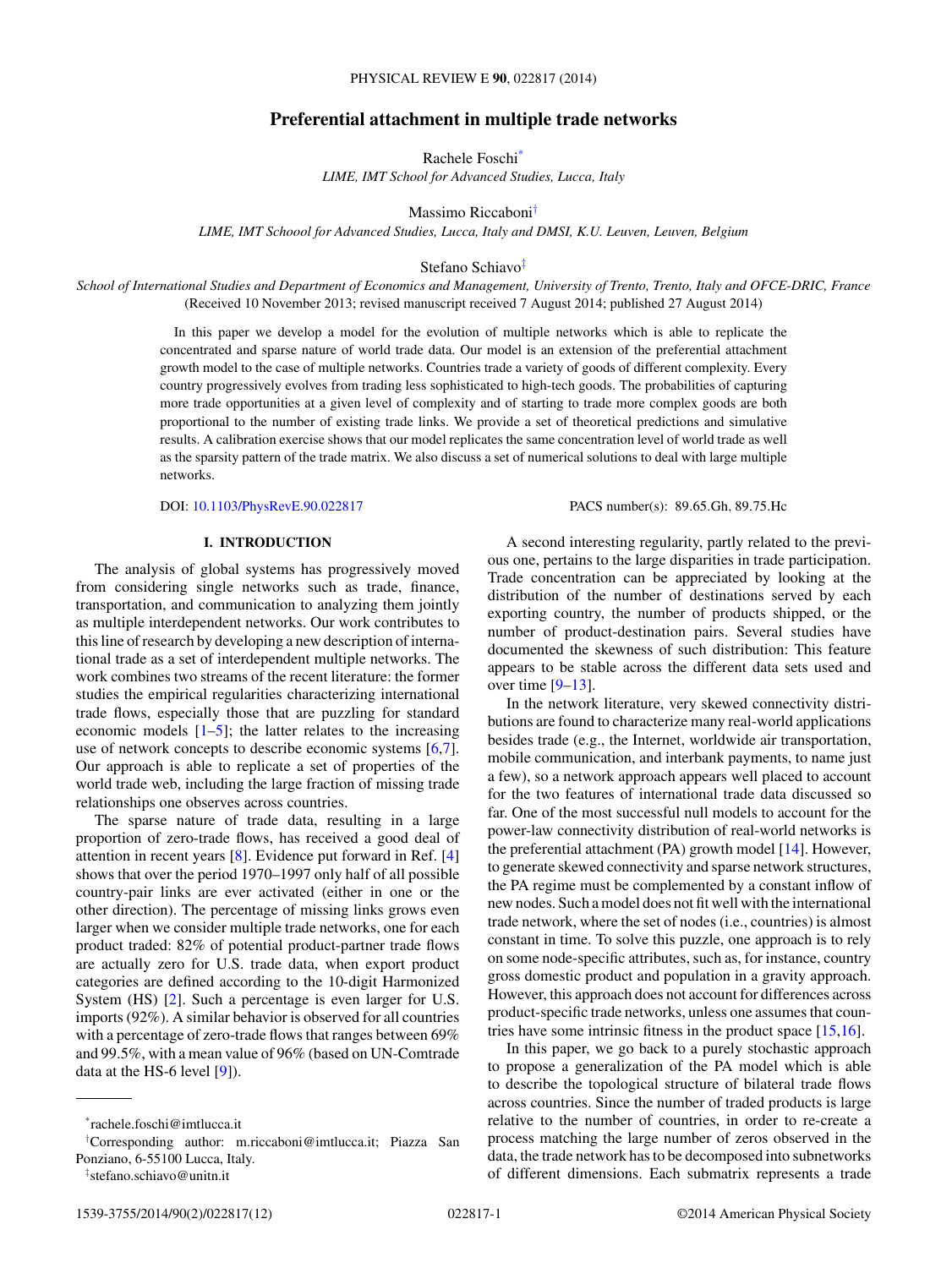<span id="page-1-0"></span>

FIG. 1. Rank correlations between out-degree of each country across (96) different two-digit HS chapters. Data refer to 2001: Correlations range between 0*.*369 and 0*.*983, with mean values equal to 0*.*8339 (Spearman) and 0*.*6689 (Kendall).

network where some specific products are traded and not all countries are simultaneously active in trading all goods. This formal treatment of the problem suggests a learning process whereby many countries trade the most basic products, whereas only a few of them manage to produce and export the most sophisticated manufactured goods [\[6\]](#page-11-0). In other words, we keep fixed the set of countries and consider multiple trade networks sorted by the complexity of traded goods. The PA regime is active across all networks and we model the entry probability of a country in high-tech trade as proportional to the total number of trade relationships it has already activated.

The approach we follow entails decomposing the adjacency matrix describing the world trade network in nested submatrices of different dimensions and allocating in each of them a number of links warranting an adequate sparsity structure. The cheaper computational costs of this procedures also reflect an inferior mathematical complexity in writing the distributions of the simulated quantities of interest. This allows us to derive useful analytical properties of the process we want to reproduce.

The paper is structured as follows. Section  $\Pi$  illustrates the empirical properties of the real-world trade network that we aim at reproducing. Section [III](#page-2-0) describes our decomposition procedure, and the criteria to establish both the dimensions of the subnetworks and the number of links to allocate in each of them. In Sec. [IV](#page-5-0) we describe some probabilistic properties of our approach whereas in Sec. [V](#page-7-0) the procedure is applied to trade data. Finally, Sec. [VI](#page-8-0) concludes and discusses further research directions.

#### **II. DESCRIPTIVE DATA ANALYSIS**

From an empirical point of view, we refer to the BACI data set maintained by CEPII and reporting bilateral trade flows among a large number of countries over the years 1995–2011 [\[17\]](#page-11-0). The data are organized according to the HS classification, and each bilateral flow (from source to destination country) is attached a six-digit product code based on the physical characteristics of the goods traded.<sup>1</sup> Hence, each observation in our data set is defined by the source and destination country, product code, and dollar value. Since we are mainly interested in the number of zeros and the connectivity distribution, we disregard the information on the value of trade and reaggregate the data at the country level by counting how many six-digit products are exported from country  $i$  to country  $j$ . After dropping some small countries and territories, for each year we end up with a  $189 \times 189$  matrix *A*, whose  $(i, j)$ -th entry  $K_{ij}$  represents the number of products exported from *i* to *j*. *A* can be seen as the adjacency matrix of a weighted and directed graph, with integer weights, representing the number of exported and imported products.

From the data, we calculate the percentage of zeros in each trade matrix: The average over the whole 1995–2009 period is about 42%, ranging from 52% in 1995 to 36% percent in 2007.<sup>2</sup> Most countries export a small number of products to a few destinations, while only a few players are extremely connected. Indeed, this is consistent with previous findings pointing to a core-periphery structure of world trade [\[18\]](#page-11-0). Data for 2001, for instance, tell that the number of (product-destination) links for each country  $N_r$  ranges between 35 and 322064 (mean 30 075, standard deviation 59 144). We also notice that leading countries tend to dominate trade in every product category: Figure 1 plots the density function of (rank) correlation coefficients among the number of destinations served by

<sup>&</sup>lt;sup>1</sup>HS is the standard classification for international trade in all major countries and is maintained by the World Customs Organization. Products are initially assigned to 99 broad two-digit categories (e.g., Chapter 87 - Vehicles other than railway), which are then further broken out into more detailed six-digit codes (e.g., code 871110 - Motorcycles, with internal combustion engine not exceeding 50 cc, or code 871120 - Motorcycles, with internal combustion engine between 50 and 250 cc).

<sup>&</sup>lt;sup>2</sup>Since the structural properties of the resulting network are rather stable over time (see, for instance, Ref. [\[18\]](#page-11-0)), the specific year analyzed is irrelevant.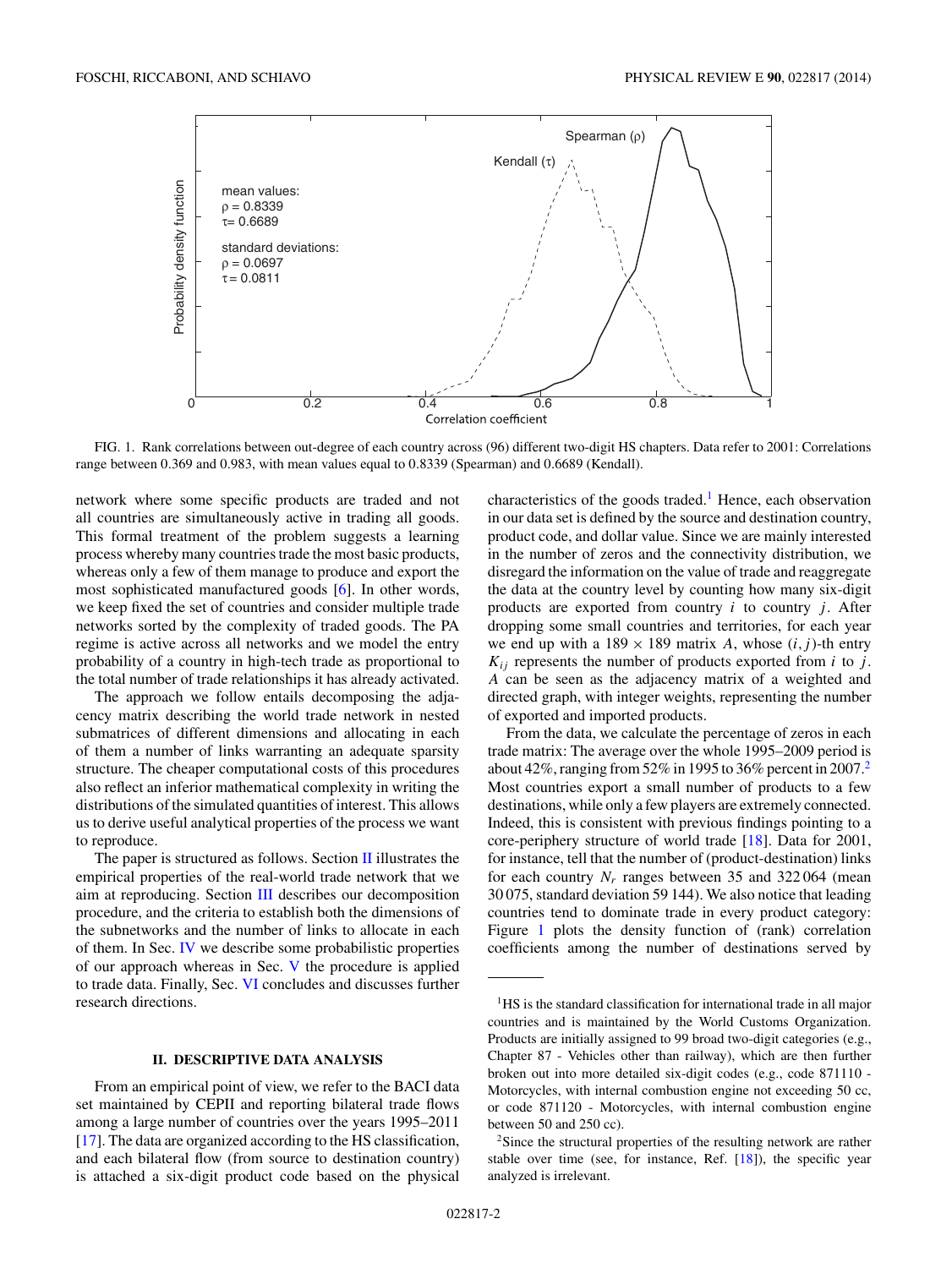<span id="page-2-0"></span>

FIG. 2. (Color online) In-degree (import) and out-degree (export) of countries in the world trade web. Each link is a product-specific trade relationship between two countries.

each country across different products (defined as two-digit HS chapters, of which we have 96 in the data) in the year 2001. First, for each of the 189 countries in the sample, and each product, we count the number of destinations served (out-degree), and then we compute the pairwise correlations across the 96 product categories, obtaining  $4560 (96 \times 95/2)$ coefficients. The evidence summarized in Fig. [1](#page-1-0) supports the view that most central nodes tend to play a relevant role (i.e., serve many destinations) in all product networks.

Finally, it is worth noticing that the connectivity distribution of the trade network is extremely skewed, especially for exports (see Fig. 2).

# **III. A GENERALIZED PREFERENTIAL ATTACHMENT MODEL FOR MULTIPLE NETWORKS**

To replicate the sparsity pattern and the connectivity distribution of world trade we start from a pure PA model [\[14\]](#page-11-0): Countries establish new trade links based on the number of connections they already have. Hence, more active exporters are more likely to export new products and/or reach new markets.<sup>3</sup> This mechanism of network formation and growth is consistent with the view that exporting represents a key engine of economic growth thanks to the endogenous forces set in motion by learning effects in the manufacturing sector. A more recent framing of this old idea can be found in Ref. [\[19\]](#page-11-0), where the search for viable export industries is described as a process of "self-discovery": Attempts to set up new businesses and export new products to new destinations generate valuable public information as they signal profitable opportunities or dead ends. Linked to this is the idea that by producing a given set of goods each country accumulates a number of capabilities: The more capabilities are present, the

easier it is to recombine them and put them to novel use  $[20]$ . A more micro-based account of PA is offered in Refs. [\[7\]](#page-11-0) and [\[21\]](#page-11-0). The former postulates that firms can establish links with suppliers either at random at via already established connections (meeting friends of friends); the latter assumes that the fixed costs associated with penetrating a foreign market is decreasing in the number of firms already exporting there (from a given source country) due to the presence of (information) spillover effects. Here we do not take a specific position regarding the precise source of PA but rather focus on its effects in terms of the number of zeros and the connectivity distribution.

In our network model we start from a given set of active players (countries)  $w_0$ , each trading one product to a single destination. In our application we have  $w_0 = 189$ , thus there is no entry of new countries. Starting from this  $189 \times 189$ matrix,  $N_{\text{tot}}$  trade links are allocated (each representing a product-destination pair), one at each step, according to the following procedure: The outgoing (incoming) link is assigned proportionally to the *export* (*import*) connectivity of countries, that is, the probability of catching a new outgoing (incoming) connection is proportional to the node out-degree (in-degree). This pure PA mechanism with no entry fills up the trade matrix too rapidly (i.e., the share of zeros is too low).<sup>4</sup> Figure [3](#page-3-0) shows that the share of zeros decreases as the number of links grows: It goes down very quickly for small values of  $N_{\text{tot}}$ , while it stabilizes for large  $N_{\text{tot}}$ .

In reproducing trade data, we are interested in values of the probability of having a zero entry of *A*,  $P_A[0] \in (0.36, 0.52)$ . Values in such a range can be obtained by limiting the number of links to be allocated:  $N_{\text{tot}} \in (55000, 130000)$ . However, this is much smaller than the real number of links observed in the data, which are in the order of  $N_{\text{tot}} \approx 5-7 \times 10^6$ .

<sup>&</sup>lt;sup>3</sup>Elsewhere  $[5,8]$  we have shown that this setup can effectively replicate the main structural properties of the trade network, such as the skewed connectivity distribution.

<sup>&</sup>lt;sup>4</sup>Conversely, if we set  $w_0 = 0$  and let the country enter with a constant probability  $\alpha$  the share of zeros will be too high.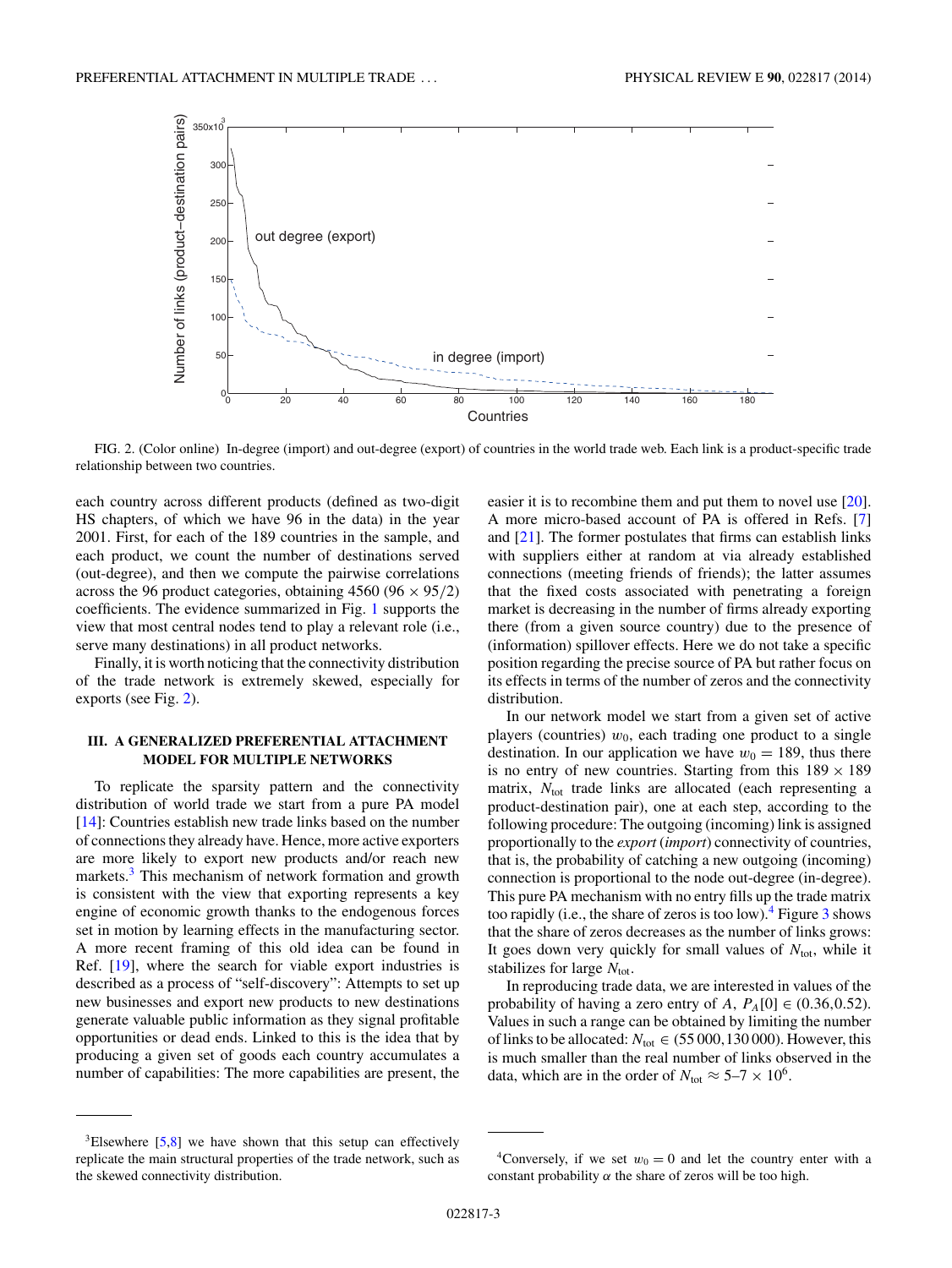<span id="page-3-0"></span>

FIG. 3. Probability of missing links in international trade,  $189 \times 189$  country matrix.

To address this issue, we propose a generalized PA mechanism for the growth of multiple networks that consists in allocating products to different subnetworks, i.e., we group products into different categories. More precisely, to implement our method we must decide (a) how to split the total network into product-specific subnetworks, (b) how to determine the number of products to be allocated in each subnetwork, and (c) how to reaggregate subnetworks to obtain the aggregate world trade network. In choosing the different submatrices, we aim at reproducing the allocation dynamics related to different types of products, due, for instance, to their different levels of technological intensity. In this context, products with the lowest complexity are those exported, or generally traded, by all countries, whereas the most sophisticated goods are produced and sold by a small number of countries. This idea is similar to the method of reflections used by Ref. [\[20\]](#page-11-0) to infer the complexity of a product from the number of countries exporting it and the capabilities of a country from the ubiquity of its export mix: The more products a country exports, the more capabilities it has. The authors describe "each capability as a building block or Lego piece [...], a product is equivalent to a Lego model, and a country is equivalent to a bucket of Legos." Hence, a further connection to our approach comes from the proportionality implied by this view: by exporting more products a country cumulates more capabilities and therefore manages to produce and export even more products. This is exactly the PA mechanism that lies at the heart of our own approach.

Formally, differentiating among goods based on their complexity implies a progressive narrowing of the dimension of the adjacency matrices where we allocate products. Our model generalizes the PA model by differentiating two dimensions: (1) the probability to catch a new trade opportunity for a given product is proportional to the number of links a country already

has and (2) the probability to start trading a new product is proportional to the total number of connections a country has across all products. Once we have chosen number and dimensions of the submatrices of the original  $N \times N$  matrix describing the trade network, we have to establish the number of products to be allocated in each submatrix. The number of zeros is decreasing with respect to the aggregation operation, as the latter adds items to cells but cannot remove them. This fact offers a first criterion for establishing an upper bound for the number of objects to be allocated in the lowest layer.

Among the possible criteria for choosing number and dimensions of the submatrices and the numbers of products to be allocated in each of them, we use a decomposition method, based on *P*(zeros) quantiles, keeping (as much as possible) constant the percentage of zeros in the different submatrices. To this aim, we simulate the number of allocations required in order to obtain a given percentage of zeros *α* in a matrix of a given dimension *n* (number of countries),  $n = 10, \ldots, 189$ .

More in detail, we count how many (units of) HS6 products are exported by exactly one country, how many ones by two, and so on (see Fig. [4\)](#page-4-0). In order to obtain a certain percentage of zeros in any matrix, we have to combine the dimension of the matrix and number of objects to be allocated. For example, for filling a 189  $\times$  189 matrix with 50% zeros, we need to allocate about  $6 \times 10^4$  units. This number is obtained by looking at the number of units of HS6 products exported by exactly *x* countries, with *x* ranging between about 160 and 189. By means of such a grouping procedure, we identify overlapping groups of countries with different cardinality. For each group of nations, we count the number of units of HS6 products exported by each country. Such a number coincides with the sum of out-degrees of the countries belonging to the group, where the out-degree of a node is meant as the sum of the weights of the tail end points adjacent to a node.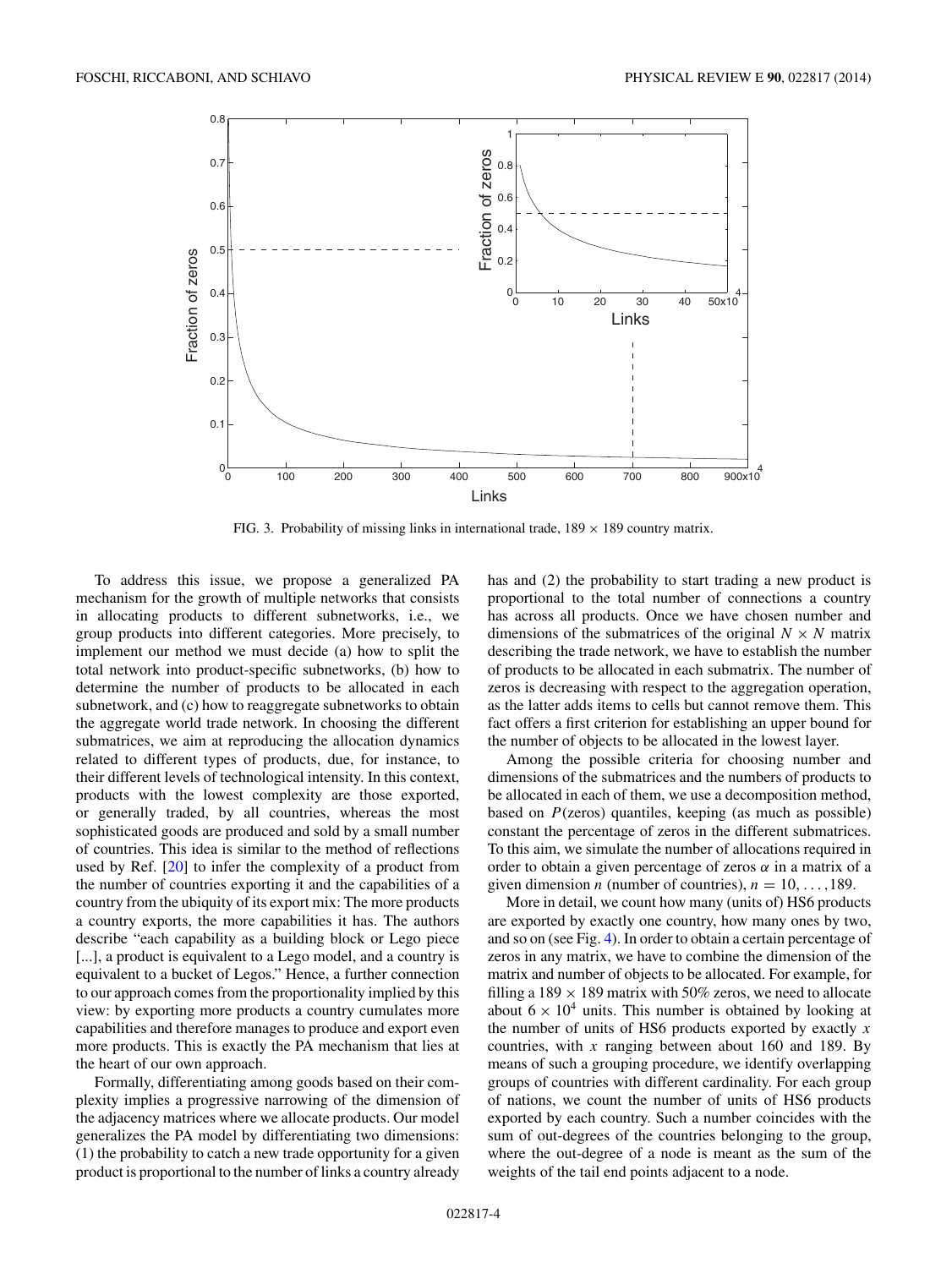<span id="page-4-0"></span>

FIG. 4. (Color online) We consider the adjacency matrix *A* of the world trade web in 2001. There are about 5.7 million entries in the matrix (links) corresponding to different products traded by countries. We sort the matrix by the centrality of countries, as measured by the total number of incoming and outgoing links. Next we count the number of entries in the top-left submatrix of size "dim." The plot reports the number of products added to the network by increasing the size of the submatrix dim, including more peripheral countries. We also report the graphs of Prod<sub>α</sub>(dim), the number of links to be allocated for having a share of zeros  $\alpha = 1/2$  in a matrix of size dim.

The idea is the following: Looking at Fig. 4, starting from the right of the horizontal axis, we sum the number of units until such a sum reaches the curve corresponding to the desired share of zeros  $\alpha$ . Formally, we have

$$
N_1 = N, N_{h+1} = \inf \left\{ x \mid \sum_{c=x+1}^{N_h} \text{ex}(c) < \text{Prod}_{\alpha}(N_h) \right\} \tag{1}
$$

and

$$
n_h = \sum_{c=N_{h+1}+1}^{N_h} \text{ex}(c), h = 1, \dots, b-1.
$$
 (2)

where  $\text{Prod}_{\alpha}(N_h)$  is the number of links to be allocated for having a share of zeros  $\alpha = 1/2$  in a matrix of size  $N_h$  and  $ex(c)$  is the number of additional links to be inserted. We obtain a decomposition of the adjacency matrix *A* into *b* submatrices  $M_1, \ldots, M_b$ , whose dimensions are, respectively,  $N_1, \ldots, N_b$ , and, in each submatrix  $M_h$ , we have to allocate  $n_h$  links.<sup>5</sup>

The subnetworks must next be aggregated to obtain the world trade matrix. Since we assume that the probability to enter new trade networks is proportional to total connectivity, we aggregate the matrices be means of the operation  $\star$ , consisting in a sum operation after having ordered columns and rows of the submatrices according to their connectivity. Given that connectivity is strongly correlated across products (see Fig. [1\)](#page-1-0), this aggregation procedure is both theoretically and empirically grounded. Such an ordering concentrates the nonempty entries in the left upper corner and minimizes the probability that a nonempty entry of  $M_{i+1}$  is summed to an empty entry of the matrix  $M_1 \star \cdots \star M_i$ . This method allows us to generate a higher concentration than the classical PA model without entry, which would lead to a too-low share of zeros and to matrices too uniformly filled up. Our aggregation procedure instead makes the most connected countries, i.e., the ones in the left upper corner, benefit from the PA in any technology level where they are active and from a sort of PA across different layers. In other words, such countries "attract" products and, in any market, they "attract" trade opportunities.

Let be  $N_1, \ldots, N_b$  the dimensions of the submatrices  $M_1, \ldots, M_b$ , with *b* the number of the submatrices and  $N_1$  > ··· >  $N_b$  and  $\alpha_1, \ldots, \alpha_b$  the proportions of zeros in any submatrix. We define the aggregated matrix by

$$
M = M_1 \star \cdots \star M_b.
$$

We denote by  $P_M[0](\alpha)$  and  $\mathbb{E}_M[0](\alpha)$  the probability of a cell to be empty (missing link) and the expected number of zeros in *M*, respectively. We provide here some formulas that allow us to compute  $P_M[0], \mathbb{E}_M[0]$  in terms of given  $b, N_1, \ldots, N_b, \alpha_1, \ldots, \alpha_b$ . Conversely, these formulas can be used for calibrating the share of zeros  $\alpha_1, \ldots, \alpha_b$  (or, for the sake of simplicity,  $\alpha = \alpha_1 = \cdots = \alpha_b$ ), to obtain a given percentage of zeros in the aggregated matrix *M*. With the following propositions, we provide the analytical expression

<sup>5</sup>Submatrices could be rectangular, whereby few countries export products but all of them import. This extension would complicate the mathematical treatment of the problem without adding much to the current results.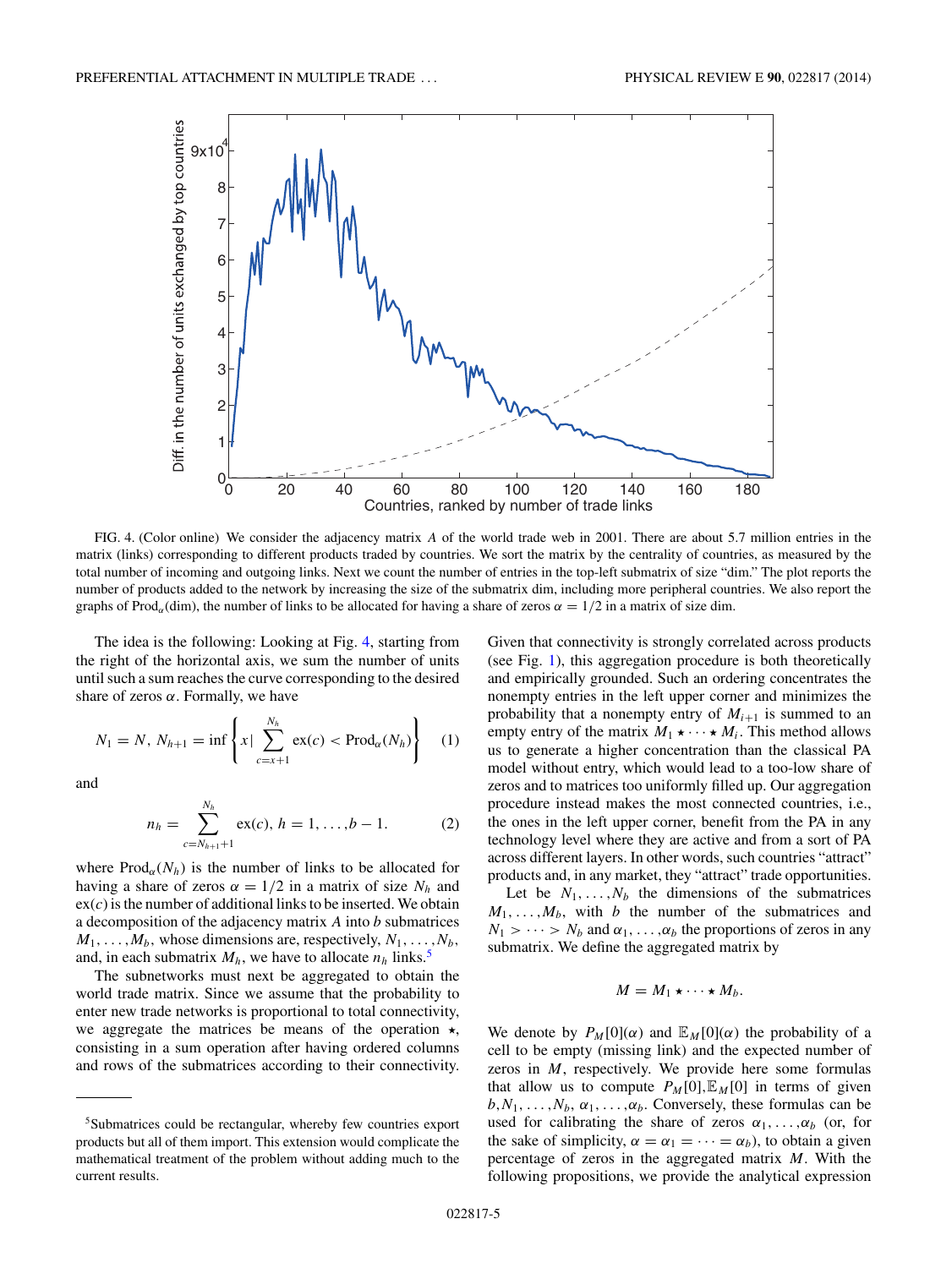<span id="page-5-0"></span>of the function linking the disaggregate share of zeros to the aggregate one.

*Proposition 1.*

$$
\mathbb{E}_M[0](\alpha) = \alpha_1 N_1^2 \prod_{i=2}^b \left[ 1 - (1 - \alpha_i) \left( \frac{N_i}{N_1} \right)^2 \right].
$$
 (3)

In this context the probability that a given entry contains a zero can be seen as a binomial probability, therefore it can be simply obtained by its expected value by dividing by the number of trials  $N_1^2$ ,

$$
P_M[0](\alpha) = \alpha_1 \prod_{i=2}^{b} \left[ 1 - (1 - \alpha_i) \left( \frac{N_i}{N_1} \right)^2 \right].
$$
 (4)

The advantage of dealing with expected values in place of probabilities is due to the linearity of the expected value. Equation (4) can be used both to compute  $P_M[0](\alpha)$ , by assigning  $\alpha_1, \ldots, \alpha_b$ , and, conversely, to obtain, numerically, the  $\alpha_1, \ldots, \alpha_b$  to be assigned in order to get a fixed  $P_M[0](\alpha)$ . In our application, we consider, for any  $i = 1, \ldots, b, \alpha_i = \alpha$ . Notice that  $1 - (1 - \alpha_i)(\frac{N_i}{N_1})^2 < 1$ . By replacing  $\alpha_i = \alpha$  in Eq. (4) we get  $P_M[0](\alpha) < \alpha$ . Heuristically, this fact implies that, in order to obtain an aggregated matrix with percentage of zeros  $P_M[0](\alpha)$ , we have to assign to the disaggregated matrices a higher percentage of zeros *α*. We provide a formula for the needed percentage  $\alpha$  in the following two cases, which is useful to find a suitable  $\alpha$  to be inserted in the simulation.

The relation

$$
N_i \le (1 - \alpha_{i-1})N_{i-1}
$$
 for any  $i = 2, ..., b$  (5)

implies that, for any  $i = 2, ..., b, (1 - \alpha_i)N_i < (1 \alpha_{i-1}$ )*N<sub>i−1</sub>*. In this case, since  $M_2$  is contained in the upper  $[(1 - \alpha_1)N_1]^2$  block of  $M_1$ , any result of the allocations in the sub-matrices  $M_2, \ldots, M_b$  does not affect the number of zeros of *M*1. Therefore it is sufficient to compute these last ones, amounting to  $\alpha N_1^2$  and trivially giving

$$
P_M[0](\alpha) = \alpha. \tag{6}
$$

*Proposition 2.* Let be  $\alpha_i = \alpha_1 = \alpha$  and  $N_i > (1 - \alpha)N_{i-1}$ for any  $i = 2, \ldots, b$ . Then

$$
P_M[0](\alpha) = 2\alpha - \alpha^2 - \frac{1 - \alpha}{N_1^2} \sum_{i=1}^{\bar{b}} \frac{N_i}{2^{i-1}} (N_i - (1 - \alpha)N_1).
$$
\n(7)

*Remark 1.* Equation (7) no longer holds if we drop the condition  $\alpha_i = \alpha$ . In this case, indeed, we are no more able to order the terms  $(1 - \alpha_i)N_i$  for the different *i*'s.

Actually, objects falling in the upper square occupy an empty entry with a probability greater than 0. In such a case, however, given a greater complexity and variety of situations, we can provide for  $P_M[0](\alpha)$  only an upper bound, reflecting on a lower bound for *α*.

*Proposition 3.* For any fixed  $\alpha \in [0,1]$ , let  $M_1$  be the connectivity ordered (square) matrix, with the zeros' percentage *α*. Let  $1 - \beta$  be the zeros' percentage in the upper  $[(1 - \alpha)N_1]^2$ block and  $1 - \tilde{\beta}$  be the zeros' percentage in the rectangular blocks  $(1 - \alpha)N_1 \times (N_1 - (1 - \alpha)N_1)$ . Then

$$
P_M[0](\alpha) \leq 1 - \frac{2}{N_1^2} (1 - \alpha) \left\{ \sum_{i=1}^{\bar{b}} (1 - \tilde{\beta})^{i-1} N_i^2 \times \left[ \tilde{\beta} + (1 - \alpha) \left( \beta - \tilde{\beta} \frac{N_1}{N_i} \right) \right] \right.+ (1 - \alpha) \tilde{\beta} \sum_{i=2}^{\bar{b}} N_i \sum_{h=2}^i (1 - \tilde{\beta})^{h-2} (1 - \beta)^{i-h+1} \times (N_{i-h+1} - N_{i-h+2}) \right\}.
$$
 (8)

An analog of Eq. (6), when  $\beta \neq 1 \neq 2\tilde{\beta}$ , can be obtained by dropping in Eq. (8) the part corresponding to the nonzeros added in the rectangular blocks of  $M_1$  and modifying the part corresponding to its upper square block, in the light of the condition  $(1 - \alpha_i)N_i < N_i < (1 - \alpha_{i-1})N_{i-1}$ .

# **IV. PROBABILISTIC ASPECTS AND ANALYTICAL PROPERTIES OF THE ALLOCATION PROCESS**

In this section we want to study some analytical properties of the processes involved in the simulation. To this purpose, we give, first, some definitions that will be useful in the following.

*Definition 1 (Sufficient statistic).* Let **X** a sample on  $(\Omega, \mathfrak{B}, \mathbb{P})$ , taking values in  $\mathfrak{X}$ , and let  $\mathcal{F} = \{f_{\mathbf{X}}(\cdot, \theta) : \theta \in \Theta\}$ be a family of probability densities for **X**, depending on the parameter  $\theta \in \Theta$ . A statistic  $T = T(\mathbf{X})$  is *sufficient* if two functions *g,h* exist, such that, for any  $\theta \in \Theta$  and for almost any  $\mathbf{x} \in \mathfrak{X}$ ,

$$
f_{\mathbf{X}}(\mathbf{x},\theta) = h(\mathbf{x})g(T(\mathbf{x}),\theta).
$$

Intuitively a sufficient statistic is a function of data containing all the information they can give. For further details and examples, see, e.g., Ref. [\[22\]](#page-11-0).

*Definition 2 (Counting process).* A stochastic process  ${N_t}_{t \in [0, +\infty)}$  is a *counting process* if, for any *t*,  $N_t$  satisfies the following properties:

(i)  $N_t \in \mathbb{N}$ ;

(ii)  $P(N_s \leq N_t) = 1$  for any  $s < t$ ;

(iii) for any  $s < t$ ,  $N_t - N_s$  is the number of events occurred during the interval (*s,t*].

A counting process is said to be *simple* if  $N_0 = 0$  and

$$
\lim_{\delta \to 0} P(N_{t+\delta} - N_t > 1) = 0.
$$

*Definition 3 (Markov process).* A stochastic process  ${X_t}_{t \in [0, +\infty)}$  with discrete state space *E* is a *Markov process* if, for any  $0 \leq s_1, \ldots, s_k < s < t$  and for any *i*<sub>1</sub>*, . . . , <i>i*<sub>*k*</sub>, *i*<sub></sub>, *j* ∈ *E*,

$$
P(Xt = j | Xs = i, Xs1 = i1, ..., Xsk = ik)
$$
  
=  $P(Xt = j | Xs = i).$  (9)

*Definition 4.* A simple counting process satisfying Eq. (9) (Markov property) is called a *pure birth* process.

Let  $\mathfrak{M}_t = (\mathfrak{M}_t^{(1)}, \dots, \mathfrak{M}_t^{(N)}) = (m_t^{(1)}, \dots, m_t^{(N)})$  be the observed configuration of the countries' masses at time  $t \in \mathbb{N}$ .  $\mathfrak{M}_t^{(c)}$  is the random variable counting the number of products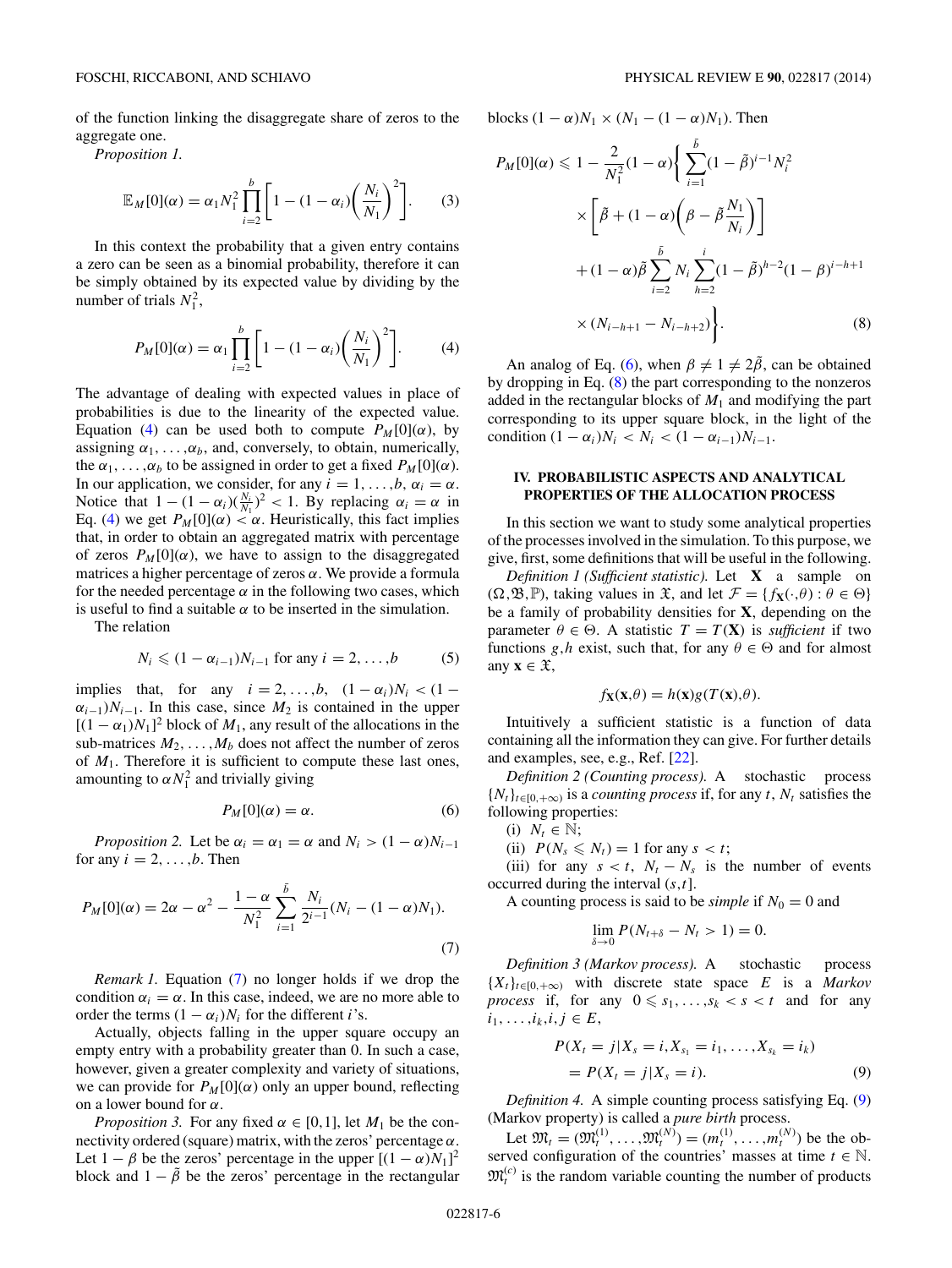<span id="page-6-0"></span>allocated to country *c* until time *t*. The process  $\{\mathfrak{M}_t^{(c)}\}_{t\in\mathbb{N}}$ , by construction, is a simple counting process (i.e., it cannot have multiple jumps at a time). The value  $m_t^{(c)}$  is a realization of the random variable  $\mathfrak{M}_t^{(c)}$ . According to the implemented procedure, we suppose  $m_0^{(c)} = 1$  for any  $c \in \{1, ..., N\}$ .

Let us consider trade flows directionally, that is, let us consider only export or import flows, that is,  $\mathfrak{M}_t^{(i)} = N_c^{(i)}(t)$ or  $\mathfrak{M}_t^{(i)} = N_r^{(i)}(t)$ . In such a way, assigning a product to the country *c* means inserting it into some entry on the *c*-th row of the exchange matrix. Let  $P_c(+1,t)$  be the probability that, at the instant *t* (i.e., at the *t*-th iteration of the procedure), the country *c* gets the newly inserted product and let  $P_c(+k,[t_1,t_2])$ denote the probability that the country *c* gets *k* new products in the time interval  $[t_1, t_2]$ .

*Proposition 4.* For any *c* and *t*,

$$
P_c(+1,t) = P_c(+1,1) = \frac{1}{n}.
$$
 (10)

*Corollary 1.*  $\{\mathfrak{M}^{(c)}_t\}_{t \in \mathbb{N}}$  has stationary increments.

*Remark 2.* Since at any instant exactly one product is drawn, for any *t* and for any  $k > 1$ ,  $P_c(+k,t) = 0$ . Consequently,  $P_c(+k, [s,t]) > 0$  only if  $k \leq t - s + 1$ .

Let us assume now that a general initial configuration  $\mathfrak{M}_0$ is allowed. In general,  $P_c(+1,t)$  depends now on the country *c* for which it has to be computed and on  $\mathfrak{M}_{t-1}$ , only through  $m_{t-1}^{(c)}$ . We have

$$
P_c(+1,1|\mathfrak{M}_0) = \frac{m_0^{(c)}}{\sum_{j=1}^n m_0^{(j)}}.
$$

Furthermore, the following can be proven.

*Proposition 5.* For any  $s < t$ ,

$$
P_c(+1,t|\mathfrak{M}_s) = P_c(+1,t|\mathfrak{M}_s^{(c)}) = \frac{m_s^{(c)}}{\sum_{j=1}^n m_s^{(j)}}
$$

$$
= \frac{n m_s^{(c)}}{\sum_{j=1}^n m_s^{(j)}} P(+1,t).
$$

*Remark 3.* The previous results hold by replacing in them  $P_c(+1,t)$  with  $P_c(+1,t|\mathfrak{M}_s)$ , that is, by multiplying  $P_c(+1,t)$ by  $\frac{nm_s^{(c)}}{\sum_{j=1}^n m_s^{(j)}}$ , where  $\mathfrak{M}_s$  is the last observed mass configuration.

*Corollary 2.* For any  $k, t, s, s'$  such that  $k < t - s'$ ,  $s < s'$ ,

$$
P(+k,[s',t]]\mathfrak{M}_s) = \prod_{i=0}^{k-1} \frac{m_s^{(c)} + i}{\sum_{j=1}^N m_s^{(j)} + i}
$$

$$
\times \prod_{i=k}^{t-s'} \frac{\sum_{j=1, j\neq c}^N m_s^{(j)} + i - k}{\sum_{j=1}^N m_s^{(j)} + i}.
$$
 (11)

*Remark 4.*  $\{\mathfrak{M}_t^{(c)}\}_{t\in\mathbb{N}}$  has no independent increments. In fact,  $P(\mathfrak{M}_{t+s}^{(c)} - \mathfrak{M}_s^{(c)} = k | \mathfrak{M}_s^{(c)} = h) = \frac{h}{n+s} P(+k,[1,t]) \neq$  $P(+k,[1,t]) = P(\mathfrak{M}_{t+s}^{(c)} - \mathfrak{M}_{s}^{(c)} = k)$ . Therefore

$$
P\left(\mathfrak{M}_{t+s}^{(c)} - \mathfrak{M}_s^{(c)} = k, \mathfrak{M}_s^{(c)} = h\right)
$$
  
\n
$$
\neq P\left(\mathfrak{M}_{t+s}^{(c)} - \mathfrak{M}_s^{(c)} = k\right)P(\mathfrak{M}_s^{(c)} = h).
$$

*Theorem 1.* For any  $c \in \{1, \ldots, N\}$ ,  $\{\mathfrak{M}_t^{(c)}\}_{t \in \mathbb{N}}$  is a homogeneous Markov process, i.e.,

$$
P_c(+1,t|\mathfrak{M}_{t-1}^{(c)},\ldots,\mathfrak{M}_{0}^{(c)})=P_c(+1,t|\mathfrak{M}_{t-1}^{(c)}).
$$

*Theorem 2.* For any  $c \in \{1, ..., N\}$ ,  $\{\mathfrak{M}_{t}^{(c)}\}_{t \in \mathbb{N}}$  is a submartingale, i.e.,

$$
\mathbb{E}\big[\mathfrak{M}_{t+1}^{(c)}\big|\mathfrak{M}_{t}^{(c)},\ldots,\mathfrak{M}_{0}^{(c)}\big]\geqslant \mathfrak{M}_{t}^{(c)}.
$$

Some consequences of the formulas provided in the theorems and propositions above concern the probability of assigning to a same country products in a certain number of categories, i.e., allocating products in a same row of a certain number of submatrices, as well as the analytical expression for the zeros' probability.

Let us again start with a uniform configuration (one product per country in any matrix). The probability that one product for each of the *r* lowest levels of technology is assigned to a same fixed country is

$$
\left(\frac{1}{N}\right)\left(\frac{1}{N_2}\frac{N_2}{N}\right)\left(\frac{1}{N_3}\frac{N_2}{N}\frac{N_3}{N_2}\right)\cdots = \frac{1}{N^r},\qquad(12)
$$

where, in any factor  $\frac{1}{N_l} \frac{N_2}{N} \frac{N_3}{N_2} \cdots \frac{N_l}{N_{l-1}}$ ,  $\frac{1}{N_l}$  is the probability that, in the submatrix  $M_l$ , the product is assigned to the given



FIG. 5. (Color online) Share of zeros in the real-world data (solid lines) and simulation results (dashed and dotted lines). Real and simulated adjacency matrices have been reordered according to the centrality of countries (most central nodes are at the bottom-left of the matrix). We report the share of zeros in the squared matrices of size *n* at the top-left and bottom-right of the adjacency matrix. The dotted line shows the results of the simulation when there is no correlation among products. In such a case the total share of zeros is well reproduced, but large departures are detected in the sparsity pattern of the matrix both in the core and the periphery of the network. A far better result is obtain in the second simulation regime (dashed lines) when we impose the same cross-product correlation as in the real data. In such a case, both the share of zeros and the sparsity pattern are well replicated.  $\alpha = 1/2$ .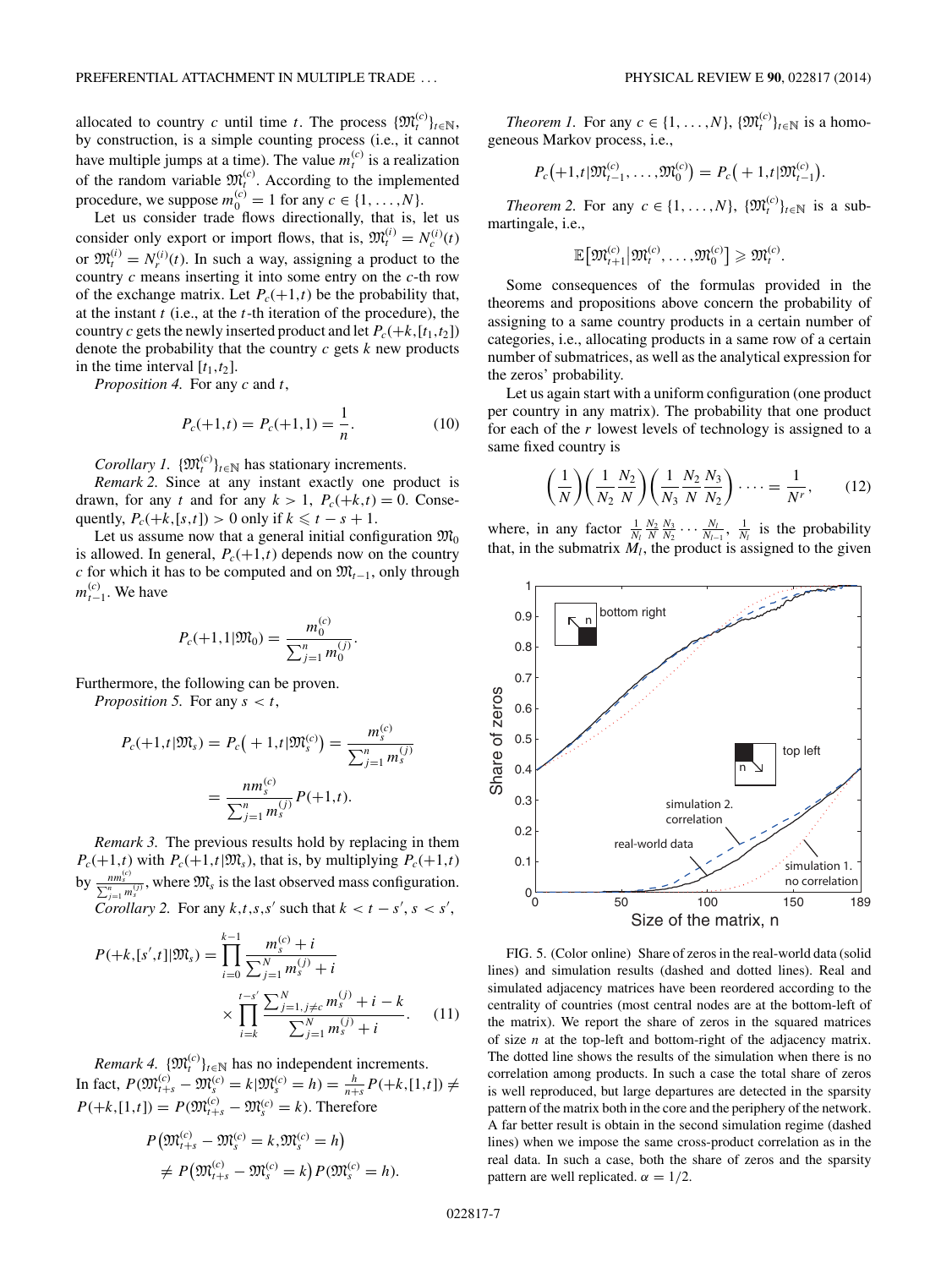<span id="page-7-0"></span>

FIG. 6. (Color online) Adjacency matrix of the real-world trade network in the year 2001 (a), and the simulated network (b). The simulated network is based on our model with the same correlation level as in the real data (simulation 2). The two networks have a similar sparsity structure but the simulated one is slightly less disassortative than the real one [−0.30 (real network) vs −0.24 (simulated network)].

country, while any term  $\frac{N_h}{N_{h-1}}$  is the probability that that country is active in the technology level *h*, given that it is active in the technology level *h* − 1. Since  $\frac{1}{N_l} \frac{N_2}{N} \frac{N_3}{N_2} \cdots \frac{N_l}{N_{l-1}} = \frac{1}{N}$ , Eq. [\(12\)](#page-6-0) is also the probability that one product for each of *r* given levels of technology is assigned to the same country.

The analytical expression for the zeros' probability can be computed in two different (consistent) ways.

At the first step of the allocation procedure,

 $P(K_{ij} = 0)$ 

 $=$  [Prob(selecting a row  $\neq i$ ) + Prob(selecting row *i*)

 $\times$  Prob(selecting a column  $\neq j$  |row *i*)]  $P(K_{ij}(0) = 0)$ 

$$
= \left(\frac{N-1}{N} + \frac{1}{N}\frac{N-2}{N-1}\right)\left(1 - \frac{1}{N}\right).
$$

Such a probability can also be computed as the one of the complementary events of observing a product to be allocated in the entry  $(i, j)$ , i.e.,

$$
P(K_{ij} = 0) = \left(1 - \frac{1}{N}\right)\left(1 - \frac{1}{N}\frac{1}{N - 1}\right),
$$
  

$$
P(K_{ij} = 0 | [0, t]) = \left(1 - \frac{1}{N}\right)\left(1 - \frac{1}{N}\frac{1}{N - 1}\right)^t.
$$

# **V. SIMULATION RESULTS**

Since it is not possible to invert Eq. [\(7\)](#page-5-0), in order to compute a suitable *α* for our simulation, we have to (a) start from an arbitrary value of  $\alpha$ , representing the percentage of zeros in each submatrix; (b) find a suitable number and dimensions of the submatrices given  $\alpha$ ; (c) check which condition, between *N<sub>i</sub>* =  $(1 − α<sub>i−1</sub>)N<sub>i−1</sub>$  and *N<sub>i</sub>* >  $(1 − α)N<sub>i−1</sub>$  for any  $i = 2, \ldots, b$ , our data satisfy; (d) compute the share of zeros, as it results from Eq.  $(7)$ ; and  $(d)$  accept or not such a value and possibly repeat the procedure.

Applying it to trade data for 2001, we obtain a decomposition in 156 submatrices, each with a percentage of zeros  $\alpha = 0.575$ . The actual share of zeros in the aggregate matrix amounts to 0.437, instead of the expected  $P_M[0](0.575) = 0.4$ . This is a consequence of the fact that, contrary to what happens in the data, in the simulations the connectivity reordering concentrates nonzero entries in the upper square of each matrix but is not able to fully move zeros in other blocks. However, as the simulated data show, we can assume in a good approximation  $\beta = 1$ ,  $\tilde{\beta} = 1/2$  and use, for a lower bound on *α*, Eq. [\(7\)](#page-5-0). Actually, Eq. [\(7\)](#page-5-0) provides an imprecise lower bound for *α* but a locally optimal solution: The share of zeros further decreases to 0.34 for  $\alpha = 0.625$ , while, for  $\alpha = 0.75$ , it rises again to 0*.*35.6

In our simulation exercises we consider two scenarios. The first assumes the absence of any within country crosscorrelation in trading different products (simulation 1). As shown in Fig. [5](#page-6-0) this approach is able to reproduce the share of missing links but fails in reproducing the sparsity pattern of the trade network. Therefore we run another simulation exercise in which we apply the same correlation among products as observed in the data. Figure [5](#page-6-0) shows that this is indeed a crucial aspect to generate the same sparsity structure of the real network. This evidence is further confirmed by inspecting

$$
\sum_{i=1}^{189} |y_r^i - y_r^i(0.575)| = \sum_{i=1}^{189} |y_r^i - y_r^i(0.75)| = 66.
$$

The reason for such a similarity is that the smaller number of objects allocated in each submatrix for  $\alpha = 0.75$  is counterbalanced by a more refined partition of the matrix (173 instead of 156 submatrices).

<sup>6</sup>We also compared the two solutions in terms of the deviation of the resulting connectivity distribution from the empirical one. In terms of relative frequencies,  $y_r^i$ ,  $y_r^i$ (0.575)*,*  $y_r^i$ (0.75)*,* computed on a histogram with 100 bins, we have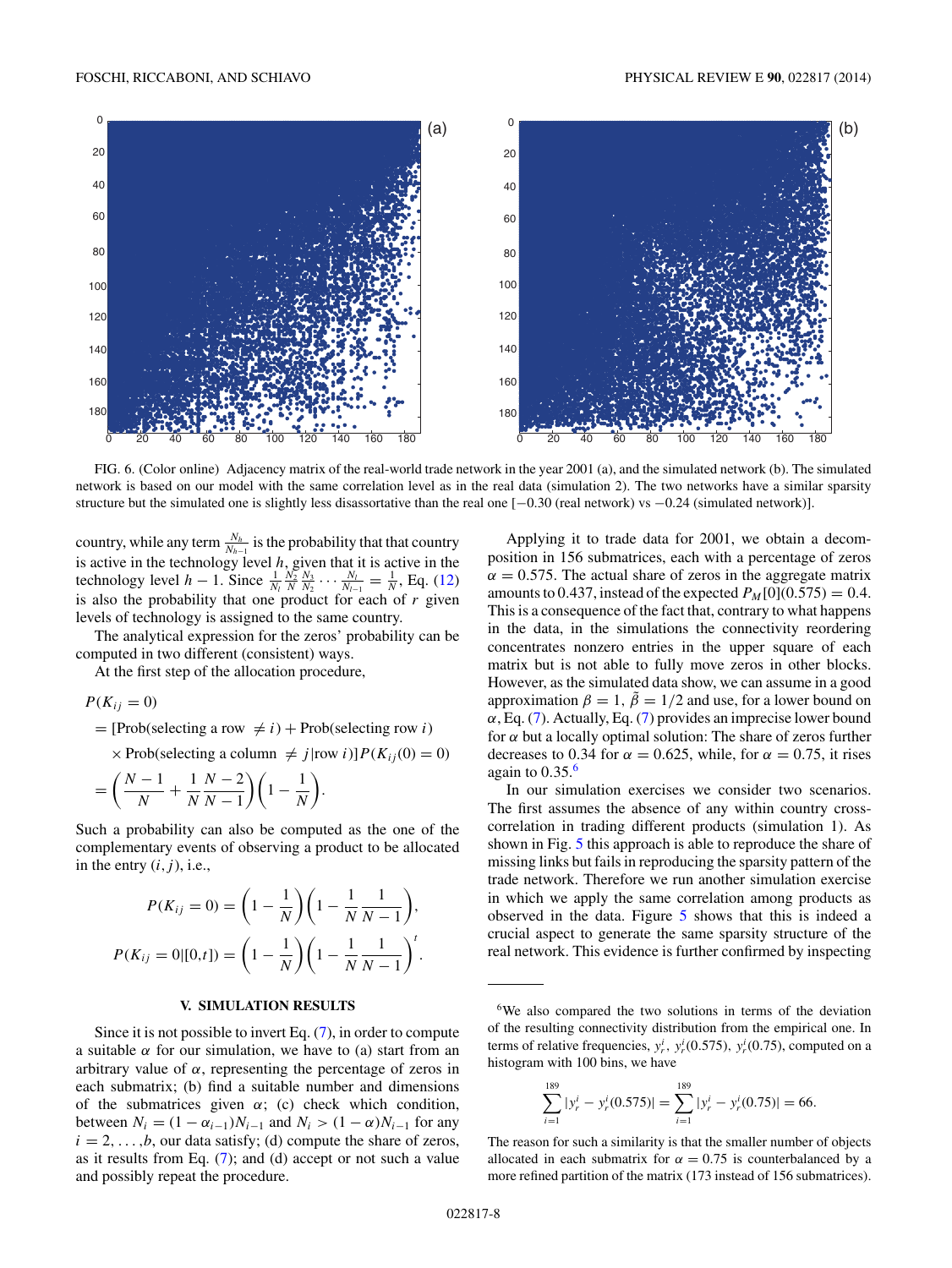<span id="page-8-0"></span>the adjacency matrices in Fig. [6.](#page-7-0) All in all, our model does a good job of replicating some of the main structural properties of the world trade data, especially if we consider that we do not account for some crucial features of the real-world trade web, such as distance among countries. However, we also noticed that our model generates a network which is less disassortative than the real one. Further work is needed to fully resolve this aspect. In particular, one major limitation of our approach is that countries have the same likelihood to start importing and exporting a new product. As is evident in Fig. [2,](#page-2-0) this is not the case in real data: To export a large number of products is clearly more difficult than to import them. Better results could be obtained by differentiating import from export in future work.

#### **VI. CONCLUDING DISCUSSION**

In this paper we presented a generalized version of the PA model [\[14\]](#page-11-0) which is able to account for the sparsity structure of the world trade network. Our model is based on the idea that almost every country takes part in the trade of low-tech products, while only a few of them have the capabilities to export sophisticated goods. We define a lower bound for the share of zeros in trade networks by considering no correlation between countries' capabilities in trading different products. However, since we know that trade in different products is correlated [\[20\]](#page-11-0), we also consider more realistic assumptions about the product space. Our approach is able to replicate the sparsity structure of the trade network by combining a generalized version of the preferential attachment model to the case of multiple networks with more realistic assumptions about the probability to jointly trade related products. From a computational point of view we also contribute to the existing literature by providing a new method to generate large sparse networks. Indeed, our methodology allows us to generate in parallel multiple (product-specific) networks, thus reducing the computational time to simulate the evolution of large trade networks. The decomposition greatly reduces the complexity of the procedure and allows for a reaggregation of different layers to obtain the desired aggregate properties. Different assumptions about cross-layer correlations can be implemented by modifying the aggregation function.

### **ACKNOWLEDGMENTS**

The authors acknowledge funding from the Italian Ministry of Education, University and Research (MIUR) via the projects Tradenetworks (PRIN 2009), CRISIS Lab, and ViWaN (Virtual Water Networks, FIRB 2012). M.R. acknowledges funding from the Multiplex FP7 project (Foundational Research on MULTIlevel comPLEX networks and systems).

# **APPENDIX A: AN OVERVIEW ON DECOMPOSITION AND RE-AGGREGATION METHODS**

The choice of both the decomposition and reaggregation methods is not unique. Our choice derives from having experimented further possible methods.

The most natural reaggregation method consists in simply summing up the entries of the different submatrices. However, we should apply the matrices' sum operation to any possible permutation of the entries of the submatrices. In our case, we would obtain  $N^2! \times N_2^2! \times \cdots \times N_b^2!$  different ways of summing up. This process would have huge computational costs. However, all these situations are bounded by two of them: the reaggregation method representing the greatest positive dependence among the different levels of technology and the one representing independence.

The first is just the one based on the connectivity ordering, which we treat in detail in the paper. The second method is the most randomized, consisting in randomly permuting rows and columns of each  $M_i$  and them summing them up. We expect that such a method underestimates both the number of zeros and the cells' values and that therefore it can provide a lower bound for such quantities. Actually, it gives a trivial lower bound in that the zeros completely vanish and the values are uniformly distributed in the cells. This fact is also confirmed by the shape of the resulting distribution of export connectivity, which is much less concentrated than the empirical one (see Fig. 7).

*Remark 5.* We did not consider instead, as a lower bound, a summing rule representing negative dependence among different levels of technology. In fact it is not possible that more than two variables are all pairwise negative dependent. This fact is also confirmed by the trivial lower bound obtained in the case of independence.



FIG. 7. Export connectivity distribution obtained by reaggregation via randomly permuting rows and columns of each *Mi* (a) and the empirical export connectivity distribution (b).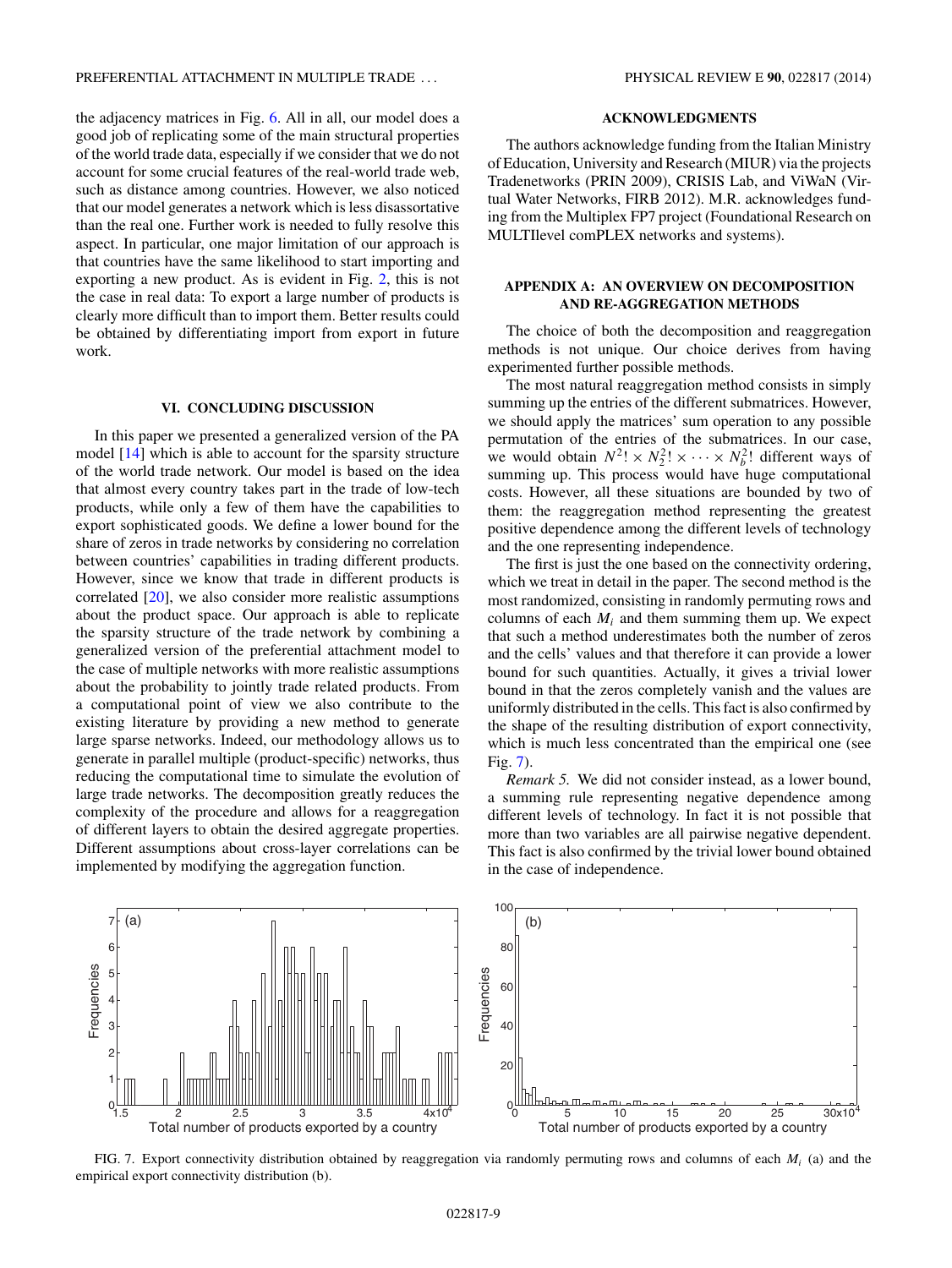The bad performance of the random permutation method is also confirmed by the fact that, in calibrating  $\alpha$ , summing the submatrices obtained by the simulation without any transformation, that is, by considering  $\star = +$ , we obtain  $P_M[0](\alpha) < \frac{\alpha}{2}$ . This means that, even by taking a high value for  $\alpha$ , we obtain a too-low  $P_M[0]$ .

One of the criteria adopted in the choice of the decomposition method is a kind of "connectivity-based" distance. Indeed, we could consider the decomposition in  $b = N$  sub-matrices in such a way that  $N_h = b + 1 - h$ ,  $h = 1, \ldots, b$  and compute *nh* by [\(2\)](#page-4-0). We cannot use Eq. [\(7\)](#page-5-0) for establishing whether such a uniformly spaced decomposition performs better or worse than the one we have adopted, because it holds under the hypothesis, no more warranted, of  $\alpha_h = \alpha$  for any  $h =$ 1*, . . . ,b.* Furthermore, computing such *αh*'s would require simulation of the allocation in all the *N* matrices.

The cheapest procedure we can adopt is to simulate the allocation in  $M_1$ , reorder it, and compute  $(1 - \alpha_1)N_1$  and then continuing the simulation to the matrix  $M_{\bar{b}}$  such that  $N_{\bar{b}} = b +$  $1 - \bar{b} \leqslant (1 - \alpha_1)N_1$ . We can now stop the procedure, since, from this point onward, the probability of filling a zero entry is nil.

Another decomposition, made attractive by the use of the reaggregation operator  $\star$ , according to condition [\(5\)](#page-5-0), consists in choosing  $N_2 \leq (1 - \alpha_1)N_1$ . Since the behavior of the allocation in the upper block  $[(1 - \alpha_1)N_1]^2$  does not affect the number of zeros of the aggregate matrix, we could even choose  $b = 2$ . In this case, the zeros' probability is 0.3351, even if we start with  $\alpha_1 = 0.55$ . When we simulate the allocation in  $M_1$ , in fact, the number of products is too low to guarantee  $\tilde{\beta} \approx \beta$ , so the allocation in  $M_2$  affects the number of zeros by filling up all the zeros in the upper square block of  $M_1$ . Furthermore, the resulting connectivity distribution would not be as smooth as the empirical one. More precisely, in terms of relative frequencies, the deviation from the empirical connectivity distribution is 94; in terms of absolute frequencies, it amounts to 5 676 742; hence it is worse than the ones resulting from our simulation method of decomposition.

We could make it smoother by choosing  $b \in \{3, \ldots, N_2 + \}$ 1} and/or controlling the (decreasing) sequence of *αh*'s. However, the decomposition associated with each *b* would be not unique. Considering, for each *b*, all the possible strictly decreasing sequences  $\{N_3, \ldots, N_b\}, N_3 < N_2, N_b \geq 1$ , is too expensive. We could choose the decomposition obtained by imposing some regularity conditions on the sequence of the *αh*'s.

We should solve the following nonlinear system of equations:

$$
\begin{cases}\nN_2 = \lfloor (1 - \alpha_1) 189 \rfloor, & i = 2, ..., b - 1, \\
\alpha_i = \alpha_1 \frac{b - i}{b - 1}, & i = 2, ..., b - 1, \\
N_i = N_2 - \lfloor N_2 - \frac{N_b}{b - 2} \rfloor (i - 2), & i = 3, ..., b - 1, \\
n_i = \text{Prod}_{\alpha_i}(N_i), & i = 1, ..., b - 1, \\
n_b = N_{\text{tot}} - \sum_{i=1}^{b-1} n_i,\n\end{cases}
$$
\n(A1)

where  $Prod_{\alpha}(N_i)$  is the number of units of products to be allocated in a  $N_i \times N_i$  matrix, needed to have a probability of zeros equal to  $\alpha$ , while

 $N_{\text{tot}}$ , and  $\alpha_1$  are exogenously given. We also need to fix  $N_b$ .

In spite of the formalization we provide, the choice of such a partition is not unique. In fact, in order to bring the number of unknowns to be equal to the number of equations, some of the conditions we impose in Eq.  $(A1)$  are arbitrary.

Therefore, we test only the two cases associated with a unique decomposition,  $b = 2$  and  $b = N$ , and the further relevant one  $b = N_2 + 1$ , where we set  $N_2 = [(1 - \alpha_1)N_1]$ . As a consequence of this position, the decomposition is unique.

#### **APPENDIX B: PROOFS**

*Proposition 1.* Let us separately consider the matrices  $M_1, \ldots, M_b$ . The expected number of zeros any  $M_i$  contains is  $\alpha_i N_i^2$  and therefore any  $M_i$  contains  $(1 - \alpha_i) N_i^2$  nonzero entries. Aggregating by using the coordinatewise matrices' sum plus (i.e., without reordering in advance the elements of the submatrices) the first two matrices,  $M_1, M_2$ , any nonzero entry of  $M_2$  has a probability  $\alpha_1$  to occupy a zero entry of  $M_1$ . The expected number of zeros of  $M_1 + M_2$  is

$$
\mathbb{E}_{M_1+M_2}[0](\alpha) = \alpha_1 N_1^2 - (1 - \alpha_2)N_2^2 \alpha_1
$$
  
=  $\alpha_1 N_1^2 \bigg[ 1 - (1 - \alpha_2) \bigg( \frac{N_2}{N_1} \bigg)^2 \bigg].$  (B1)

A nonzero entry of  $M_3$  has a probability  $\frac{\mathbb{E}_{M_1 + M_2}[0](\alpha)}{N_1^2}$  to occupy a zero entry of  $M_1 + M_2$ , so

$$
\mathbb{E}_{M_1 + M_2 + M_3}[0](\alpha) = \alpha_1 N_1^2 \left[ 1 - (1 - \alpha_2) \left( \frac{N_2}{N_1} \right)^2 \right] \times \left[ 1 - (1 - \alpha_3) \left( \frac{N_3}{N_1} \right)^2 \right].
$$
 (B2)

By iteration, we obtain the thesis.

*Proposition 2.* Let us consider the increasing sequence  $\mathfrak{N} = \{ (1 - \alpha)N_b, (1 - \alpha)N_{b-1}, \dots, N_b, \dots, (1 - \alpha)\}$  $\alpha$ )*N*<sub>1</sub>*,N*<sub> $\bar{b}$ </sub> . . . *,N*<sub>2</sub>*,N*<sub>1</sub>}, where  $\bar{b}$  = max{*i*|*N<sub>i</sub>* > (1 –  $\alpha$ )*N*<sub>1</sub>} and the partition of the  $N_1 \times N_1$  matrix determined by the Cartesian product  $\mathfrak{N}^2$ .

All the squares contained in the upper square  $(1 - \alpha)N_1 \times$  $(1 - \alpha)N_1$  are nonzero with probability 1. All the squares contained in the lower square  $\alpha N_1 \times \alpha N_1$  are zero with probability 1.

We focus on the squares generated by the Cartesian product  $\{(1 - \alpha)N_b, (1 - \alpha)N_{b-1}, \ldots, N_b, \ldots, (1 - \alpha)N_1\} \times$  $\{(1 - \alpha)N_1, N_{\bar{b}}, \ldots, N_2, N_1\}$ . The rectangle  $\alpha N_1 \times (1 - \alpha)N_1$ , belonging only to the largest matrix,  $M_1$ , has nonzero entries with probability 1/2. The rectangle  $N_2 - (1 - \alpha)N_1 \times (1 - \alpha)N_2$  $\alpha$ ) $N_2$  is also contained in the matrix  $M_2$ . We already observe therein a probability 1*/*2 of nonzero entries due to the allocation of objects in the matrix  $M_1$ . The allocation process in the matrix  $M_2$  generates in such a rectangle a nonzero with probability  $(1/2)^2$ . By iteration, we obtain that the number of nonzeros of the aggregate matrix *M* is given by

$$
(1-\alpha)^2 N_1^2 + (1-\alpha) \sum_{i=1}^{\bar{b}} \frac{N_i}{2^{i-1}} (N_i - (1-\alpha)N_1).
$$

щ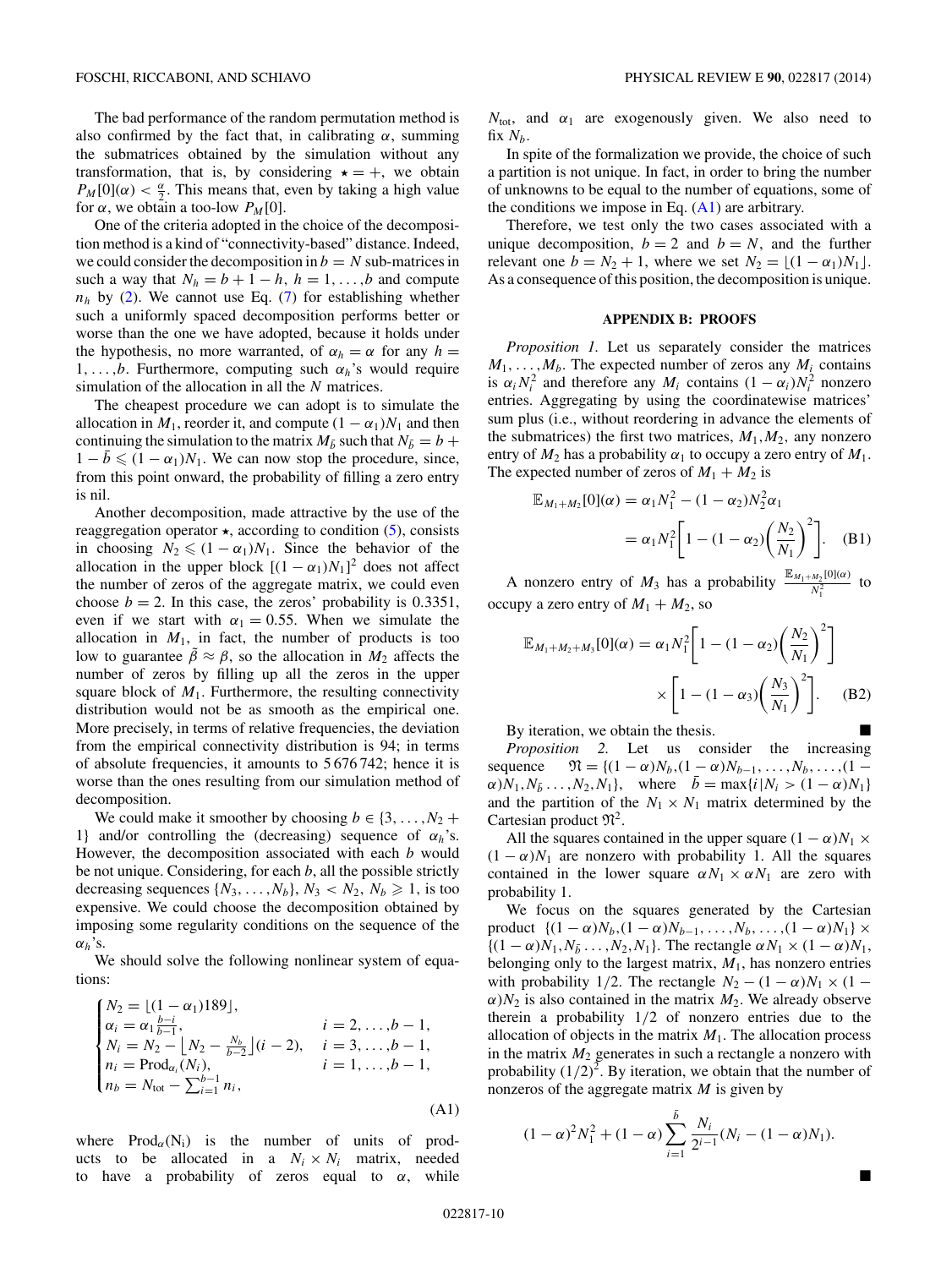*Proposition 3.* We divide  $M_1$  into two regions: the square where the probability of nonzeros is  $\beta$  and the rectangles where the probability of nonzeros is  $\tilde{\beta}$ .

In each rectangle, the number of nonzeros added at any step  $i$ , by adding the (ordered) matrix  $M_i$ , is proportional to the number of entries of the rectangle, amounting to  $(1 - \alpha)N_i[N_i - (1 - \alpha)N_1]$ ; each of these entries is "filled" with probability  $\tilde{\beta}$  conditionally on this entry remaining empty to the *i*-th step; this conditioning event has probability  $(1 \tilde{\beta}$ )<sup>*i*−1</sup>. The already-filled entries have been counted recursively at the previous steps.

The behavior in the square block is more complicated. The submatrices  $M_i$ ,  $i = 2, \ldots, \bar{b}$ , contain the block and each of them adds, in the (nested) square  $[(1 - \alpha)N_i]^2$ , nonzero entries with probability  $\beta$  conditionally on this entry having remained to the *i*-th step; this conditioning event has probability  $(1 - \beta)^{i-1}$ .

From this block, we divide the rectangular block of each matrix  $M_i$ , where the nonzeros' percentage is  $\tilde{\beta}$ , in strips of  $\text{width } (1 - \alpha)(N_{i-h+1} - N_{i-h+2}), i = 2, \ldots, \bar{b}, h = 2, \ldots, i.$ In each strip, the nonzeros probability is  $\tilde{\beta}(1 - \tilde{\beta})^{h-2}(1 - \tilde{\beta})$  $\beta$ )<sup>*i*−*h*+1</sup>. The superposition of the submatrices  $M_i$ ,  $i = 2, \ldots, \bar{b}$ increases the number of nonzeros in the rectangular blocks of

$$
2\tilde{\beta}(1-\alpha)^2 \sum_{i=2}^{\bar{b}} N_i \sum_{h=2}^i (1-\tilde{\beta})^{h-2} (1-\beta)^{i-h+1}
$$
  
×  $(N_{i-h+1} - N_{i-h+2}).$ 

By summarizing the amounts of zeros in the different regions and dividing by the total number of entries of the aggregate matrix, we obtain Eq.  $(8)$ .

For  $i, j = \overline{b} + 1, \ldots, b$ , we no longer know the relation between  $N_i$  and  $(1 - \alpha)N_i$  and therefore are no longer able to compute the expected number of added nonzeros. Thus Eq. [\(8\)](#page-5-0) comes from an underestimation of the nonzeros' probability, that is, an overestimation of the zeros' probability, and therefore it gives a lower bound for *α*.

*Proposition 4.* Since allocations are proportional to the initial masses,  $P_c(+1,1) = \frac{1}{n}$  obviously follows.

We prove the second equality,  $P_c(+1,t) = P_c(+1,1)$ , by induction.

For  $t = 2$ , Eq.  $(10)$  holds. In fact,

$$
P_c(+1,2) = P_c(+1,2|+0,1)P_c(+0,1) + P_c(+1,2|+1,1)
$$

$$
\times P_c(+1,1) = \frac{1}{n+1} \frac{n-1}{n} + \frac{1}{n} \frac{2}{n+1} = \frac{1}{n}.
$$

Let us now suppose Eq. [\(10\)](#page-6-0) to hold for  $t - 1$  and let us prove it for *t*.

We want to use the total probabilities formula by conditioning on events of the kind

$$
\bigcap_{s=1}^{t-2} \{ (+\omega_s, s) \},\
$$

where  $\omega_s \in \{0,1\}$ ,  $\omega_0 = 1$  for all the countries. We have a different event for each different disposition  $\omega = (\omega_1, \dots, \omega_{t-2}),$ amounting to a number of  $2^{t-2}$ . Actually we are interested in the sufficient statistic of  $\omega$ ,  $S(\omega) = \sum_{s=1}^{t-2} \omega_s$ , consisting in the number of 1's contained in the vector *ω*. In other words,

it is not important to know the times when a country gets a product, i.e., it is not relevant the product's age but only the mass of the country. We will condition then on events of the kind  $\{\mathcal{S}(\omega) = v\}$ . By the inductive hypothesis,

$$
P(S(\omega) = v) = {t-2 \choose v} \frac{1}{n^v} \left(\frac{n-1}{n}\right)^{t-2-v}
$$

and

$$
P(+1,t-1) = \sum_{v=0}^{t-2} P(+1,t-1|\mathcal{S}(\omega) = v) P(\mathcal{S}(\omega) = v)
$$
  

$$
= \sum_{v=0}^{t-2} {t-2 \choose v} \frac{1}{n^v} \left(\frac{n-1}{n}\right)^{t-2-v}
$$
  

$$
\times \frac{v}{n+t-2} = \frac{1}{n},
$$
  

$$
P(+1,t) = \sum_{v=0}^{t-2} [P(+1,t|+0,t-1,\mathcal{S}(\omega) = v)
$$
  

$$
\times P(+0,t-1|\mathcal{S}(\omega) = v) + P_c(+1,t|+1,t-1,
$$
  

$$
\times \mathcal{S}(\omega) = v) P(+1,t-1|\mathcal{S}(\omega) = v)] P(\mathcal{S}(\omega) = v)
$$

$$
= \sum_{v=0}^{t-2} {t-2 \choose v} \frac{(n-1)^{t-2-v}}{n^{t-2}} \left[ \frac{v+1}{n+t-1} \times \frac{v}{n+t-2} + \frac{v}{n+t-1} \left(1 - \frac{v}{n+t-2}\right) \right]
$$
  
= P(+1,t-1) =  $\frac{1}{n}$ .

Hence  $P_c(+1,t) = P_c(+1,1)$ .

*Corollary 1.* It follows from Proposition [4.](#page-6-0) Notice that, for any *c*,  $\mathfrak{M}_t^{(c)} = \sum_{s=1}^t \omega_s$  is a sufficient statistic of the history until time  $t$  of the attributions of products to the country  $c$ ,

$$
P(\mathfrak{M}_{t}^{(c)} = k + 1) = P_{c}(+k, [1, t]) = {t \choose k} \frac{1}{n^{k}} \left(1 - \frac{1}{n}\right)^{t-k},
$$
  

$$
P_{c}(+k, [s + 1, t + s]) = P(\mathfrak{M}_{t+s}^{(c)} - \mathfrak{M}_{s}^{(c)} = k)
$$
  

$$
= P\left(\sum_{q=1}^{t+s} \omega_{q} - \sum_{q=1}^{s} \omega_{q} = k\right)
$$
  

$$
= P\left(\sum_{q=s+1}^{t+s} \omega_{q} = k\right) = {t + s - (s + 1) + 1 \choose k} \frac{1}{n^{k}}
$$
  

$$
\times \left(1 - \frac{1}{n}\right)^{t-k}.
$$

*Theorem 1.*

$$
P_c(+1,t|\mathfrak{M}_{t-1}^{(c)},\ldots,\mathfrak{M}_0^{(c)}) = P_c(+1,t|m_{t-1}^{(c)},\ldots,m_0^{(c)})
$$
  
= 
$$
\frac{P_c(m_{t-1}^{(c)}-m_{t-2}^{(c)}+1,[t-1,t]|m_{t-2}^{(c)},\ldots,m_0^{(c)})}{P_c(m_{t-1}^{(c)}-m_{t-2}^{(c)},t-1|m_{t-2}^{(c)},\ldots,m_0^{(c)})}.
$$

 $\blacksquare$